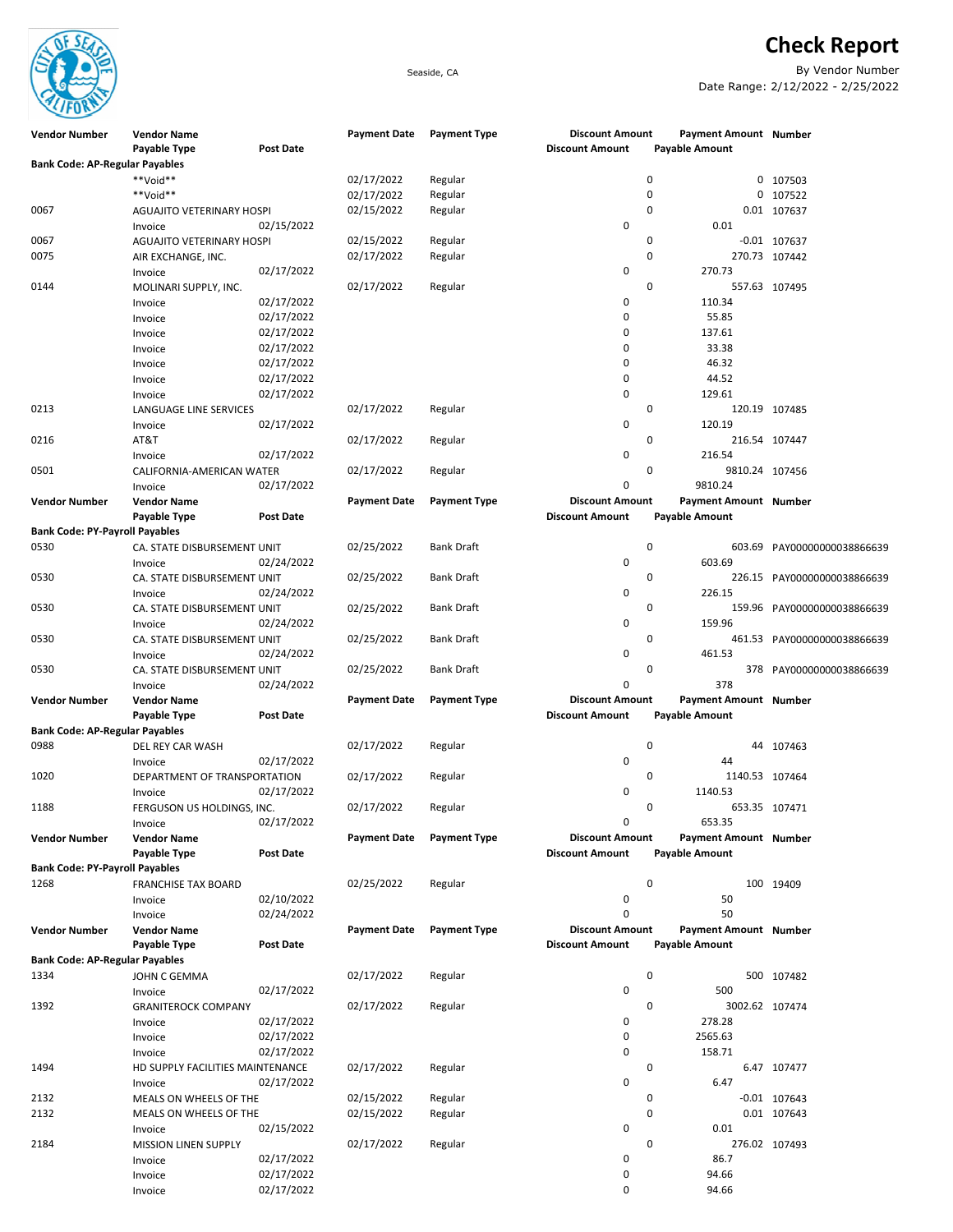| 2186                                  | MISSION UNIFORM SERVICE                           |                          | 02/17/2022          | Regular             |                        | 0                     | 823.33 107494       |
|---------------------------------------|---------------------------------------------------|--------------------------|---------------------|---------------------|------------------------|-----------------------|---------------------|
|                                       | Invoice                                           | 02/17/2022               |                     |                     | 0                      | 541.29                |                     |
|                                       | Invoice                                           | 02/17/2022               |                     |                     | $\mathbf 0$            | 119.62                |                     |
|                                       | Invoice                                           | 02/17/2022               |                     |                     | $\mathbf 0$            | 42.71                 |                     |
|                                       | Invoice                                           | 02/17/2022               |                     |                     | 0                      | 119.71                |                     |
| 2205                                  | MONTEREY CO. CONVENTION & VISITOR'S BL 02/17/2022 |                          |                     | Regular             |                        | 0<br>13466.97 107499  |                     |
|                                       | Invoice                                           | 02/17/2022               |                     |                     | $\pmb{0}$              | 13466.97              |                     |
| 2238                                  | MONTEREY BAY PEST CONTROL                         |                          | 02/17/2022          | Regular             |                        | 0                     | 377 107498          |
|                                       |                                                   | 02/17/2022               |                     |                     | 0                      | 90                    |                     |
|                                       | Invoice                                           |                          |                     |                     |                        |                       |                     |
|                                       | Invoice                                           | 02/17/2022               |                     |                     | 0                      | 62                    |                     |
|                                       | Invoice                                           | 02/17/2022               |                     |                     | $\mathbf 0$            | 60                    |                     |
|                                       | Invoice                                           | 02/17/2022               |                     |                     | $\mathbf 0$            | 100                   |                     |
|                                       | Invoice                                           | 02/17/2022               |                     |                     | $\mathbf 0$            | 65                    |                     |
| 2273                                  | MONTEREY COUNTY HEALTH DEPT                       |                          | 02/17/2022          | Regular             |                        | 0                     | 530.28 107500       |
|                                       | Invoice                                           | 02/17/2022               |                     |                     | $\pmb{0}$              | 530.28                |                     |
| 2328                                  | <b>WALLACE GROUP</b>                              |                          | 02/17/2022          | Regular             |                        | 0                     | 5367 107527         |
|                                       | Invoice                                           | 02/17/2022               |                     |                     | 0                      | 5367                  |                     |
| 2338                                  | MONTEREY PENINSULA WATER MGMT DISTR 02/17/2022    |                          |                     | Regular             |                        | 0<br>5580.36 107504   |                     |
|                                       | Invoice                                           | 02/17/2022               |                     |                     | 0                      | 5580.36               |                     |
| 2351                                  |                                                   |                          |                     |                     |                        | 0                     |                     |
|                                       | <b>HICKS &amp; HORNELL</b>                        |                          | 02/17/2022          | Regular             |                        |                       | 596.95 107479       |
|                                       | Invoice                                           | 02/17/2022               |                     |                     | $\pmb{0}$              | 596.95                |                     |
| 2652                                  | PACIFIC GAS & ELECTRIC                            |                          | 02/17/2022          | Regular             |                        | 0                     | 1733.4 107506       |
|                                       | Invoice                                           | 02/17/2022               |                     |                     | $\pmb{0}$              | 1733.4                |                     |
| 2752                                  | PENINSULA WELDING & MEDICAL SUPPLY, IN 02/17/2022 |                          |                     | Regular             |                        | 0                     | 186.06 107509       |
|                                       | Invoice                                           | 02/17/2022               |                     |                     | 0                      | 25.8                  |                     |
|                                       | Invoice                                           | 02/17/2022               |                     |                     | $\pmb{0}$              | 160.26                |                     |
| 2752                                  | PENINSULA WELDING & MEDICAL SUPPLY, IN 02/15/2022 |                          |                     | Regular             |                        | 0                     | -0.01 107645        |
| 2752                                  | PENINSULA WELDING & MEDICAL SUPPLY, IN 02/15/2022 |                          |                     | Regular             |                        | 0                     | 0.01 107645         |
| <b>Vendor Number</b>                  | <b>Vendor Name</b>                                |                          | <b>Payment Date</b> | <b>Payment Type</b> | <b>Discount Amount</b> | Payment Amount Number |                     |
|                                       |                                                   |                          |                     |                     | <b>Discount Amount</b> |                       |                     |
|                                       | Payable Type                                      | <b>Post Date</b>         |                     |                     |                        | <b>Payable Amount</b> |                     |
|                                       | Invoice                                           | 02/15/2022               |                     |                     | $\mathbf 0$            | 0.01                  |                     |
| <b>Vendor Number</b>                  | <b>Vendor Name</b>                                |                          | <b>Payment Date</b> | <b>Payment Type</b> | <b>Discount Amount</b> | Payment Amount Number |                     |
|                                       | Payable Type                                      | <b>Post Date</b>         |                     |                     | <b>Discount Amount</b> | <b>Payable Amount</b> |                     |
| <b>Bank Code: PY-Payroll Payables</b> |                                                   |                          |                     |                     |                        |                       |                     |
| 2877                                  | PUBLIC EMPLOYEES' RETIREMENT SYSTEM               |                          | 02/18/2022          | <b>Bank Draft</b>   |                        | 0                     | 0.01 1002036830     |
|                                       | Debit Memo                                        | 01/27/2022               |                     |                     | $\pmb{0}$              | 0.01                  |                     |
| 2877                                  | PUBLIC EMPLOYEES' RETIREMENT SYSTEM               |                          | 02/18/2022          | <b>Bank Draft</b>   |                        | 0                     | 10.47 1002036830    |
|                                       | Debit Memo                                        | 01/27/2022               |                     |                     | 0                      | 10.47                 |                     |
| 2877                                  | PUBLIC EMPLOYEES' RETIREMENT SYSTEM               |                          | 02/18/2022          | <b>Bank Draft</b>   |                        | 0                     | -2072.13 1002036830 |
|                                       | Credit Memo                                       | 01/27/2022               |                     |                     | 0                      | $-2072.13$            |                     |
| 2877                                  | PUBLIC EMPLOYEES' RETIREMENT SYSTEM               |                          |                     | <b>Bank Draft</b>   |                        | 0                     |                     |
|                                       |                                                   |                          | 02/18/2022          |                     |                        |                       | 746.96 1002036830   |
|                                       | Debit Memo                                        | 01/27/2022               |                     |                     | 0                      | 746.96                |                     |
| 2877                                  | PUBLIC EMPLOYEES' RETIREMENT SYSTEM               |                          | 02/18/2022          | <b>Bank Draft</b>   |                        | 0                     | 135254.9 1002036830 |
|                                       | Invoice                                           | 01/27/2022               |                     |                     | $\mathbf 0$            | 135254.9              |                     |
| Vendor Number                         | <b>Vendor Name</b>                                |                          | <b>Payment Date</b> | <b>Payment Type</b> | <b>Discount Amount</b> | Payment Amount Number |                     |
|                                       | Payable Type                                      | <b>Post Date</b>         |                     |                     |                        |                       |                     |
| <b>Bank Code: AP-Regular Payables</b> |                                                   |                          |                     |                     | <b>Discount Amount</b> | Payable Amount        |                     |
|                                       |                                                   |                          |                     |                     |                        |                       |                     |
| 3016                                  |                                                   |                          | 02/17/2022          |                     |                        | 0                     |                     |
|                                       | ROSS RECREATION EQUIPMENT INC.                    |                          |                     | Regular             |                        | 1795.94 107512        |                     |
|                                       | Invoice                                           | 02/17/2022               |                     |                     | $\mathbf 0$            | 1795.94               |                     |
| Vendor Number                         | <b>Vendor Name</b>                                |                          | <b>Payment Date</b> | <b>Payment Type</b> | <b>Discount Amount</b> | Payment Amount Number |                     |
|                                       | Payable Type                                      | <b>Post Date</b>         |                     |                     | <b>Discount Amount</b> | <b>Payable Amount</b> |                     |
| <b>Bank Code: PY-Payroll Payables</b> |                                                   |                          |                     |                     |                        |                       |                     |
| 3138                                  | SEASIDE EMPLOYEES ASSN                            |                          | 02/25/2022          | <b>Bank Draft</b>   |                        | $\pmb{0}$             | 200 000005370715    |
|                                       | Invoice                                           | 02/10/2022               |                     |                     | 0                      | 200                   |                     |
| 3138                                  | SEASIDE EMPLOYEES ASSN                            |                          | 02/25/2022          | <b>Bank Draft</b>   |                        | 0                     | 200 000005370715    |
|                                       | Invoice                                           | 02/24/2022               |                     |                     | 0                      | 200                   |                     |
| 3153                                  | SEASIDE MANAGEMENT ASSN                           |                          | 02/25/2022          | <b>Bank Draft</b>   |                        | 0                     | 15 000005370715     |
|                                       |                                                   |                          |                     |                     |                        |                       |                     |
|                                       | Invoice                                           | 02/10/2022               |                     |                     | 0                      | 15                    |                     |
| 3153                                  | SEASIDE MANAGEMENT ASSN                           |                          | 02/25/2022          | <b>Bank Draft</b>   |                        | 0                     | 15 000005370715     |
|                                       | Invoice                                           | 02/24/2022               |                     |                     | $\mathbf 0$            | 15                    |                     |
| <b>Vendor Number</b>                  | <b>Vendor Name</b>                                |                          | <b>Payment Date</b> | <b>Payment Type</b> | <b>Discount Amount</b> | Payment Amount Number |                     |
|                                       | Payable Type                                      | <b>Post Date</b>         |                     |                     | <b>Discount Amount</b> | <b>Payable Amount</b> |                     |
| <b>Bank Code: AP-Regular Payables</b> |                                                   |                          |                     |                     |                        |                       |                     |
| 3154                                  | GREEN VALLEY LANSCAPE INC.                        |                          | 02/17/2022          | Regular             |                        | 0                     | 189.98 107475       |
|                                       | Invoice                                           | 02/17/2022               |                     |                     | 0                      | 75.98                 |                     |
|                                       | Invoice                                           | 02/17/2022               |                     |                     | 0                      | 114                   |                     |
| 3307                                  | SAME DAY SHRED                                    |                          | 02/17/2022          | Regular             |                        | 0                     | 25 107514           |
|                                       | Invoice                                           | 02/17/2022               |                     |                     | 0                      | 25                    |                     |
| 3319                                  | STAPLES ADVANTAGE                                 |                          | 02/17/2022          | Regular             |                        | 0                     | 677.07 107517       |
|                                       |                                                   |                          |                     |                     | 0                      | $-57.89$              |                     |
|                                       | Credit Memo                                       | 10/12/2021               |                     |                     |                        |                       |                     |
|                                       | Credit Memo                                       | 10/15/2021               |                     |                     | $\mathbf 0$            | $-188.4$              |                     |
|                                       | Credit Memo                                       | 12/28/2021               |                     |                     | 0                      | $-56.42$              |                     |
|                                       | Invoice                                           | 02/17/2022               |                     |                     | $\mathbf 0$            | 117.97                |                     |
|                                       | Invoice                                           | 02/17/2022               |                     |                     | $\mathbf 0$            | 260.52                |                     |
|                                       | Invoice<br>Invoice                                | 02/17/2022<br>02/17/2022 |                     |                     | 0<br>$\mathbf 0$       | 36.59<br>67.72        |                     |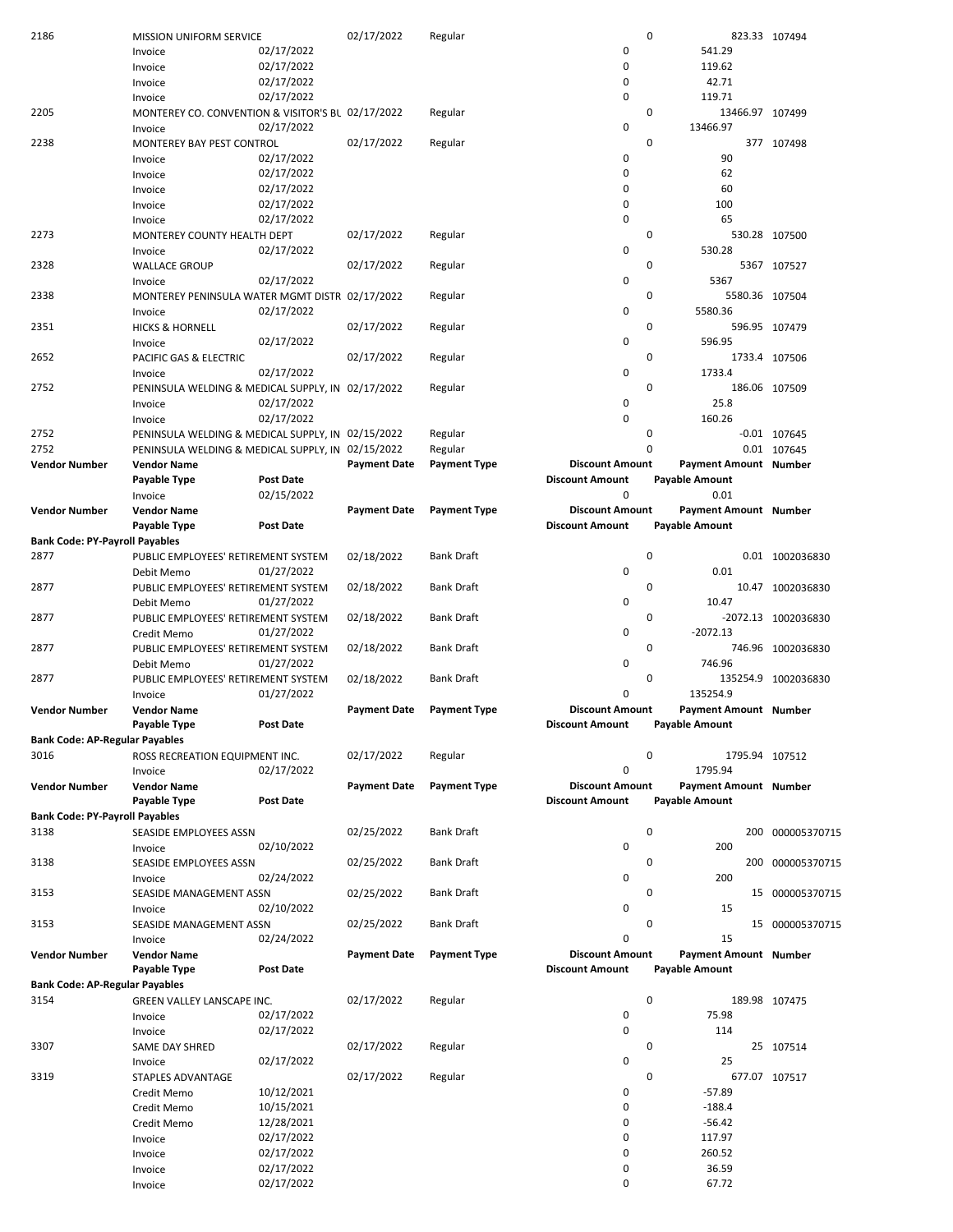|                                       | Credit Memo                          | 01/26/2022       |                     |                     | 0                      | $-40.41$              |                          |
|---------------------------------------|--------------------------------------|------------------|---------------------|---------------------|------------------------|-----------------------|--------------------------|
|                                       | Invoice                              | 02/17/2022       |                     |                     | 0                      | 334.21                |                          |
|                                       | Invoice                              | 02/17/2022       |                     |                     | 0                      | 203.18                |                          |
|                                       |                                      |                  |                     |                     | 0                      |                       | 3900 107519              |
| 3386                                  | SUNBAY RESORT ASSOCIATES LLC         |                  | 02/17/2022          | Regular             |                        |                       |                          |
|                                       | Invoice                              | 02/17/2022       |                     |                     | 0                      | 3900                  |                          |
| <b>Vendor Number</b>                  | <b>Vendor Name</b>                   |                  | <b>Payment Date</b> | <b>Payment Type</b> | <b>Discount Amount</b> | Payment Amount Number |                          |
|                                       | Payable Type                         | <b>Post Date</b> |                     |                     | <b>Discount Amount</b> | Payable Amount        |                          |
| <b>Bank Code: PY-Payroll Payables</b> |                                      |                  |                     |                     |                        |                       |                          |
|                                       |                                      |                  |                     |                     |                        |                       |                          |
| 3560                                  | UNITED WAY OF MONTEREY PENINSULA     |                  | 02/25/2022          | Regular             | 0                      |                       | 46 19411                 |
|                                       | Invoice                              | 02/10/2022       |                     |                     | 0                      | 23                    |                          |
|                                       | Invoice                              | 02/24/2022       |                     |                     | 0                      | 23                    |                          |
| <b>Vendor Number</b>                  | <b>Vendor Name</b>                   |                  | <b>Payment Date</b> | <b>Payment Type</b> | <b>Discount Amount</b> | Payment Amount Number |                          |
|                                       |                                      |                  |                     |                     |                        |                       |                          |
|                                       | Payable Type                         | <b>Post Date</b> |                     |                     | <b>Discount Amount</b> | Payable Amount        |                          |
| <b>Bank Code: AP-Regular Payables</b> |                                      |                  |                     |                     |                        |                       |                          |
| 3785                                  | ZAP MANUFACTURING INC.               |                  | 02/17/2022          | Regular             | 0                      | 24424.08 107529       |                          |
|                                       | Invoice                              | 02/17/2022       |                     |                     | 0                      | 9502.64               |                          |
|                                       |                                      |                  |                     |                     |                        |                       |                          |
|                                       | Invoice                              | 02/17/2022       |                     |                     | 0                      | 14921.44              |                          |
| 4046                                  | CALIFORNIA RURAL WATER ASSOCIATION   |                  | 02/15/2022          | Regular             | 0                      |                       | 0.01 107639              |
|                                       | Invoice                              | 02/15/2022       |                     |                     | 0                      | 0.01                  |                          |
| 4046                                  | CALIFORNIA RURAL WATER ASSOCIATION   |                  | 02/15/2022          | Regular             | 0                      |                       | $-0.01$ 107639           |
|                                       |                                      |                  |                     |                     |                        |                       |                          |
| 4560                                  | LAUREL CONTE                         |                  | 02/17/2022          | Regular             | 0                      |                       | 2600 107487              |
|                                       | Invoice                              | 02/17/2022       |                     |                     | 0                      | 1300                  |                          |
|                                       | Invoice                              | 02/17/2022       |                     |                     | 0                      | 1300                  |                          |
| <b>Vendor Number</b>                  | <b>Vendor Name</b>                   |                  | <b>Payment Date</b> | <b>Payment Type</b> | <b>Discount Amount</b> | Payment Amount Number |                          |
|                                       |                                      |                  |                     |                     |                        |                       |                          |
|                                       | Payable Type                         | <b>Post Date</b> |                     |                     | <b>Discount Amount</b> | <b>Payable Amount</b> |                          |
| <b>Bank Code: PY-Payroll Payables</b> |                                      |                  |                     |                     |                        |                       |                          |
| 4920                                  | ICMA RETIREMENT TRUST-457            |                  | 02/25/2022          | <b>Bank Draft</b>   | 0                      |                       | 35710.04 000005370842    |
|                                       | Invoice                              | 02/24/2022       |                     |                     | 0                      | 35710.04              |                          |
|                                       |                                      |                  |                     |                     |                        |                       |                          |
| 5103                                  | CALIF LAW ENFRCMNT ASSOC             |                  | 02/25/2022          | Regular             | 0                      |                       | 581 19408                |
|                                       | Credit Memo                          | 02/24/2022       |                     |                     | 0                      | $-10.38$              |                          |
|                                       | Credit Memo                          | 02/24/2022       |                     |                     | 0                      | $-10.38$              |                          |
|                                       | Credit Memo                          | 02/24/2022       |                     |                     | 0                      | $-0.28$               |                          |
|                                       |                                      |                  |                     |                     |                        |                       |                          |
|                                       | Debit Memo                           | 02/24/2022       |                     |                     | 0                      | 5.19                  |                          |
|                                       | Debit Memo                           | 02/24/2022       |                     |                     | 0                      | 5.19                  |                          |
|                                       | Invoice                              | 02/10/2022       |                     |                     | 0                      | 10.38                 |                          |
|                                       | Invoice                              | 02/10/2022       |                     |                     | 0                      | 301.02                |                          |
|                                       |                                      |                  |                     |                     |                        |                       |                          |
|                                       | Invoice                              | 02/24/2022       |                     |                     | 0                      | 10.38                 |                          |
|                                       | Invoice                              | 02/24/2022       |                     |                     | $\mathbf 0$            | 269.88                |                          |
| 5144                                  | STATE OF CALIFORNIA                  |                  | 02/25/2022          | <b>Bank Draft</b>   | 0                      |                       | 26480.42 1-683-255-904   |
|                                       | Invoice                              | 02/24/2022       |                     |                     | 0                      | 26480.42              |                          |
|                                       |                                      |                  |                     |                     |                        |                       |                          |
| <b>Vendor Number</b>                  | <b>Vendor Name</b>                   |                  | <b>Payment Date</b> | <b>Payment Type</b> | <b>Discount Amount</b> | Payment Amount Number |                          |
|                                       | Payable Type                         | <b>Post Date</b> |                     |                     | <b>Discount Amount</b> | Payable Amount        |                          |
| <b>Bank Code: AP-Regular Payables</b> |                                      |                  |                     |                     |                        |                       |                          |
| 5198                                  | <b>GOLDEN STATE PORTABLES</b>        |                  | 02/17/2022          | Regular             | 0                      | 2296.36 107473        |                          |
|                                       |                                      |                  |                     |                     |                        |                       |                          |
|                                       | Invoice                              | 02/17/2022       |                     |                     | 0                      | 2166                  |                          |
|                                       | Invoice                              | 02/17/2022       |                     |                     | 0                      | 130.36                |                          |
| <b>Vendor Number</b>                  | <b>Vendor Name</b>                   |                  | <b>Payment Date</b> | <b>Payment Type</b> | <b>Discount Amount</b> | Payment Amount Number |                          |
|                                       | <b>Payable Type</b>                  | <b>Post Date</b> |                     |                     | <b>Discount Amount</b> | <b>Payable Amount</b> |                          |
|                                       |                                      |                  |                     |                     |                        |                       |                          |
| <b>Bank Code: PY-Payroll Payables</b> |                                      |                  |                     |                     |                        |                       |                          |
| 5264                                  | RABOBANK, N.A.                       |                  | 02/24/2022          | <b>Bank Draft</b>   | 0                      |                       | 69276.59 270245544800200 |
|                                       | Invoice                              | 02/24/2022       |                     |                     | 0                      | 69276.59              |                          |
| 5264                                  | RABOBANK, N.A.                       |                  | 02/24/2022          | <b>Bank Draft</b>   | 0                      |                       | 19049.08 270245544800200 |
|                                       |                                      |                  |                     |                     |                        |                       |                          |
|                                       | Invoice                              | 02/24/2022       |                     |                     | 0                      | 19049.08              |                          |
| 5266                                  | INTL ASSOC OF FIREFIGHTER            |                  | 02/25/2022          | <b>Bank Draft</b>   | 0                      |                       | 1200 000005370715        |
|                                       | Invoice                              | 02/24/2022       |                     |                     | 0                      | 1200                  |                          |
| 5266                                  |                                      |                  |                     |                     |                        |                       | 1200 000005370715        |
|                                       |                                      |                  |                     |                     |                        |                       |                          |
|                                       | INTL ASSOC OF FIREFIGHTER            |                  | 02/25/2022          | <b>Bank Draft</b>   | 0                      |                       |                          |
| 5267                                  | Invoice                              | 02/10/2022       |                     |                     | 0                      | 1200                  |                          |
|                                       | SEASIDE POLICE                       |                  | 02/25/2022          | <b>Bank Draft</b>   | 0                      |                       | 1839.2 000005370715      |
|                                       | Invoice                              |                  |                     |                     | 0                      | 1839.2                |                          |
|                                       |                                      | 02/10/2022       |                     |                     |                        |                       |                          |
| 5267                                  | SEASIDE POLICE                       |                  | 02/25/2022          | <b>Bank Draft</b>   | 0                      |                       | 1790.8 000005370715      |
|                                       | Invoice                              | 02/24/2022       |                     |                     | 0                      | 1790.8                |                          |
| <b>Vendor Number</b>                  | <b>Vendor Name</b>                   |                  | <b>Payment Date</b> | <b>Payment Type</b> | <b>Discount Amount</b> | Payment Amount Number |                          |
|                                       | Payable Type                         | <b>Post Date</b> |                     |                     | <b>Discount Amount</b> | <b>Payable Amount</b> |                          |
|                                       |                                      |                  |                     |                     |                        |                       |                          |
| <b>Bank Code: AP-Regular Payables</b> |                                      |                  |                     |                     |                        |                       |                          |
| 5272                                  | <b>CITY OF SEASIDE</b>               |                  | 02/15/2022          | Regular             | 0                      |                       | $-0.01$ 107640           |
| 5272                                  | <b>CITY OF SEASIDE</b>               |                  | 02/15/2022          | Regular             | 0                      |                       | 0.01 107640              |
|                                       | Invoice                              | 02/15/2022       |                     |                     | 0                      | 0.01                  |                          |
|                                       |                                      |                  |                     |                     |                        |                       |                          |
| <b>Vendor Number</b>                  | <b>Vendor Name</b>                   |                  | <b>Payment Date</b> | <b>Payment Type</b> | <b>Discount Amount</b> | Payment Amount Number |                          |
|                                       | Payable Type                         | <b>Post Date</b> |                     |                     | <b>Discount Amount</b> | <b>Payable Amount</b> |                          |
| <b>Bank Code: PY-Payroll Payables</b> |                                      |                  |                     |                     |                        |                       |                          |
|                                       |                                      |                  |                     |                     |                        |                       |                          |
| 5462                                  | LABORERS NATIONAL PENSION            |                  | 02/18/2022          | <b>Bank Draft</b>   | 0                      |                       | 288 N1617                |
|                                       | Invoice                              | 01/27/2022       |                     |                     | 0                      | 288                   |                          |
| 5462                                  | LABORERS NATIONAL PENSION            |                  | 02/18/2022          | <b>Bank Draft</b>   | 0                      |                       | 288 N1617                |
|                                       | Invoice                              | 01/13/2022       |                     |                     | 0                      | 288                   |                          |
| 5462                                  |                                      |                  |                     |                     | 0                      |                       |                          |
|                                       | LABORERS NATIONAL PENSION<br>Invoice | 01/27/2022       | 02/18/2022          | <b>Bank Draft</b>   | 0                      | 2304                  | 2304 N1617               |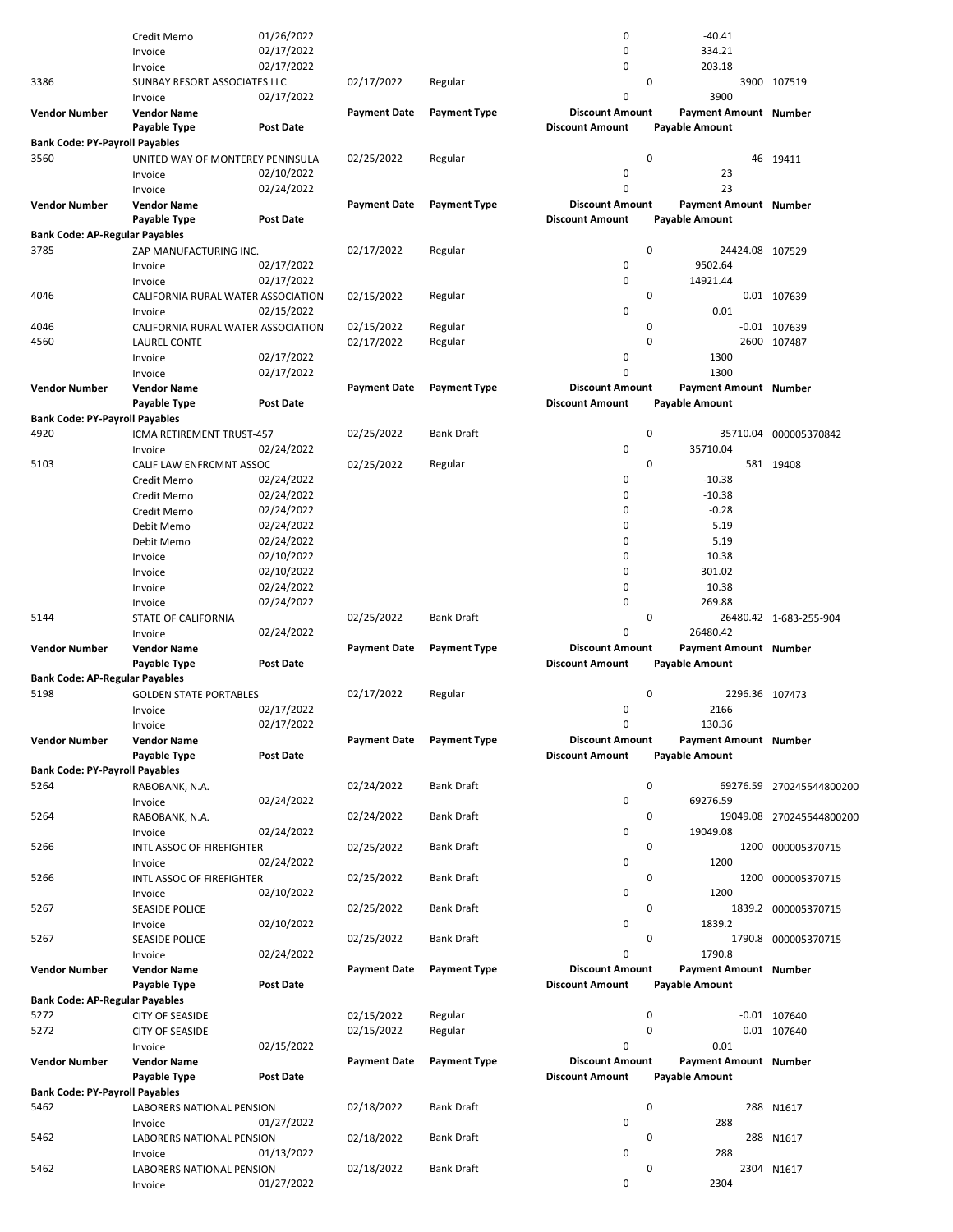| 5462                                  | LABORERS NATIONAL PENSION                |                  | 02/18/2022          | <b>Bank Draft</b>   |                        | 0                     | 2592 N1617          |
|---------------------------------------|------------------------------------------|------------------|---------------------|---------------------|------------------------|-----------------------|---------------------|
|                                       | Invoice                                  | 01/13/2022       |                     |                     | $\pmb{0}$              | 2592                  |                     |
| 5539                                  | AFLAC                                    |                  | 02/14/2022          | <b>Bank Draft</b>   |                        | 0                     | 130.58 939767       |
|                                       | Invoice                                  | 01/27/2022       |                     |                     | 0                      | 130.58                |                     |
| 5539                                  | AFLAC                                    |                  | 02/14/2022          | <b>Bank Draft</b>   |                        | 0                     | 121.37 939767       |
|                                       | Invoice                                  | 01/27/2022       |                     |                     | 0                      | 121.37                |                     |
| 5539                                  | AFLAC                                    |                  | 02/14/2022          | Bank Draft          |                        | 0                     | 130.56 939767       |
|                                       | Invoice                                  | 01/13/2022       |                     |                     | $\pmb{0}$              | 130.56                |                     |
| 5539                                  | AFLAC                                    |                  | 02/14/2022          | <b>Bank Draft</b>   |                        | 0                     | 121.36 939767       |
|                                       | Invoice                                  | 01/13/2022       |                     |                     | $\pmb{0}$              | 121.36                |                     |
| 5705                                  | PUBLIC AGENCY RETIREMENT SERVICES        |                  | 02/14/2022          | <b>Bank Draft</b>   |                        | 0                     | 413.48 000005144008 |
|                                       | Invoice                                  | 01/10/2022       |                     |                     | 0                      | 413.48                |                     |
| 5705                                  | PUBLIC AGENCY RETIREMENT SERVICES        |                  | 02/14/2022          | Bank Draft          |                        | 0                     | 750 000005144008    |
|                                       | Invoice                                  | 01/10/2022       |                     |                     | 0                      | 750                   |                     |
| 5705                                  | PUBLIC AGENCY RETIREMENT SERVICES        |                  | 02/25/2022          | <b>Bank Draft</b>   |                        | 0                     | 422.03 000005370840 |
|                                       | Invoice                                  | 02/11/2022       |                     |                     | 0                      | 422.03                |                     |
| 5705                                  | PUBLIC AGENCY RETIREMENT SERVICES        |                  | 02/25/2022          | <b>Bank Draft</b>   |                        | 0                     | 750 000005370840    |
|                                       | Invoice                                  | 02/11/2022       |                     |                     | $\mathbf 0$            | 750                   |                     |
| Vendor Number                         | <b>Vendor Name</b>                       |                  | <b>Payment Date</b> | <b>Payment Type</b> | <b>Discount Amount</b> | Payment Amount Number |                     |
|                                       |                                          | <b>Post Date</b> |                     |                     | <b>Discount Amount</b> | <b>Payable Amount</b> |                     |
| <b>Bank Code: AP-Regular Payables</b> | Payable Type                             |                  |                     |                     |                        |                       |                     |
| 5873                                  |                                          |                  |                     |                     |                        | 0                     | 54.63 107524        |
|                                       | UNITED SITE SERVICES OF CALIFORNIA, INC. |                  | 02/17/2022          | Regular             |                        | 54.63                 |                     |
|                                       | Invoice                                  | 02/17/2022       |                     |                     | 0                      | 0                     |                     |
| 5969                                  | <b>FASTENAL COMPANY</b>                  |                  | 02/17/2022          | Regular             |                        |                       | 607.54 107469       |
|                                       | Invoice                                  | 02/17/2022       |                     |                     | 0                      | 607.54                |                     |
| 5989                                  | <b>HdL COREN &amp; CONE</b>              |                  | 02/17/2022          | Regular             |                        | 0                     | 3200 107478         |
|                                       | Invoice                                  | 02/17/2022       |                     |                     | $\pmb{0}$              | 3200                  |                     |
| 6017                                  | <b>AIRTEC SERVICE</b>                    |                  | 02/17/2022          | Regular             |                        | 0<br>1560.55 107443   |                     |
|                                       | Invoice                                  | 02/17/2022       |                     |                     | $\mathbf 0$            | 1560.55               |                     |
| <b>Vendor Number</b>                  | <b>Vendor Name</b>                       |                  | <b>Payment Date</b> | <b>Payment Type</b> | <b>Discount Amount</b> | Payment Amount Number |                     |
|                                       | Payable Type                             | <b>Post Date</b> |                     |                     | <b>Discount Amount</b> | <b>Payable Amount</b> |                     |
| <b>Bank Code: PY-Payroll Payables</b> |                                          |                  |                     |                     |                        |                       |                     |
| 6105                                  | VISION SERVICE PLAN-(CA)                 |                  | 02/24/2022          | <b>Bank Draft</b>   |                        | 0                     | 45.66 9579580376    |
|                                       | Debit Memo                               | 01/27/2022       |                     |                     | 0                      | 45.66                 |                     |
| 6105                                  | VISION SERVICE PLAN-(CA)                 |                  | 02/24/2022          | <b>Bank Draft</b>   |                        | 0                     | 830.26 9579580376   |
|                                       | Invoice                                  | 01/27/2022       |                     |                     | 0                      | 830.26                |                     |
| 6105                                  | VISION SERVICE PLAN-(CA)                 |                  | 02/24/2022          | <b>Bank Draft</b>   |                        | 0                     | 868.52 9579580376   |
|                                       | Invoice                                  | 01/13/2022       |                     |                     | 0                      | 868.52                |                     |
| 6105                                  | VISION SERVICE PLAN-(CA)                 |                  | 02/24/2022          | <b>Bank Draft</b>   |                        | 0                     | 410.98 9579580376   |
|                                       | Debit Memo                               | 01/27/2022       |                     |                     | $\pmb{0}$              | 410.98                |                     |
| 6115                                  | FRANCHISE TAX BOARD // CALIFORNIA        |                  | 02/25/2022          | Regular             |                        | 0                     | 20.7 19410          |
|                                       | Invoice                                  | 01/13/2022       |                     |                     | $\mathbf 0$            | 20.7                  |                     |
| <b>Vendor Number</b>                  | <b>Vendor Name</b>                       |                  | <b>Payment Date</b> | <b>Payment Type</b> | <b>Discount Amount</b> | Payment Amount Number |                     |
|                                       | Payable Type                             | <b>Post Date</b> |                     |                     | <b>Discount Amount</b> | <b>Payable Amount</b> |                     |
| <b>Bank Code: AP-Regular Payables</b> |                                          |                  |                     |                     |                        |                       |                     |
| 6197                                  | U.S. BANK EQUIPMENT FINANCE              |                  | 02/17/2022          | Regular             |                        | 0                     | 197.31 107523       |
|                                       | Invoice                                  | 02/17/2022       |                     |                     |                        |                       |                     |
| 6225                                  | TEREX UTILITIES, INC.                    |                  |                     |                     |                        |                       |                     |
|                                       |                                          |                  |                     |                     | $\pmb{0}$              | 197.31                |                     |
| 6306                                  |                                          |                  | 02/17/2022          | Regular             |                        | 0<br>1654.89 107520   |                     |
|                                       | Invoice                                  | 02/17/2022       |                     |                     | $\pmb{0}$              | 1654.89               |                     |
|                                       | <b>GAVILAN PEST CONTROL</b>              |                  | 02/17/2022          | Regular             |                        | 0                     | 92 107472           |
|                                       | Invoice                                  | 02/17/2022       |                     |                     | $\pmb{0}$              | 92                    |                     |
| 6324                                  | The Home Depot Pro                       |                  | 02/17/2022          | Regular             |                        | 0<br>7306.62 107521   |                     |
|                                       | Invoice                                  | 02/17/2022       |                     |                     | 0                      | 152.73                |                     |
|                                       | Invoice                                  | 02/17/2022       |                     |                     | $\pmb{0}$              | 152.73                |                     |
|                                       | Invoice                                  | 02/17/2022       |                     |                     | 0                      | 156.77                |                     |
|                                       | Invoice                                  | 02/17/2022       |                     |                     | 0                      | 156.77                |                     |
|                                       | Invoice                                  | 02/17/2022       |                     |                     | 0                      | 768.2                 |                     |
|                                       | Invoice                                  | 02/17/2022       |                     |                     | 0                      | 17.77                 |                     |
|                                       | Invoice                                  | 02/17/2022       |                     |                     | 0                      | 155.45                |                     |
|                                       | Invoice                                  | 02/17/2022       |                     |                     | $\pmb{0}$              | 1282.22               |                     |
|                                       | Invoice                                  | 02/17/2022       |                     |                     | 0                      | 797.58                |                     |
|                                       | Invoice                                  | 02/17/2022       |                     |                     | 0                      | 468.03                |                     |
|                                       | Invoice                                  | 02/17/2022       |                     |                     | $\mathbf 0$            | 126.64                |                     |
|                                       | Invoice                                  | 02/17/2022       |                     |                     | 0                      | 589.25                |                     |
|                                       | Invoice                                  | 02/17/2022       |                     |                     | 0                      | 21.84                 |                     |
|                                       | Invoice                                  | 02/17/2022       |                     |                     | 0                      | 994.52                |                     |
|                                       | Invoice                                  | 02/17/2022       |                     |                     | 0                      | 55.34                 |                     |
|                                       | Invoice                                  | 02/17/2022       |                     |                     | 0                      | 11.07                 |                     |
|                                       | Invoice                                  | 02/17/2022       |                     |                     | $\pmb{0}$              | 308.96                |                     |
|                                       | Invoice                                  | 02/17/2022       |                     |                     | 0                      | 723.02                |                     |
|                                       | Invoice                                  | 02/17/2022       |                     |                     | $\pmb{0}$              | 203.47                |                     |
|                                       | Invoice                                  | 02/17/2022       |                     |                     | 0                      | 164.26                |                     |
| 6379                                  | MARINA COAST WATER DISTRICT              |                  | 02/17/2022          | Regular             |                        | 0                     | 813.46 107490       |
|                                       | Invoice                                  | 02/17/2022       |                     |                     | $\pmb{0}$              | 813.46                |                     |
| 6379                                  | MARINA COAST WATER DISTRICT              |                  | 02/17/2022          | Regular             |                        | 0<br>1241.06 107491   |                     |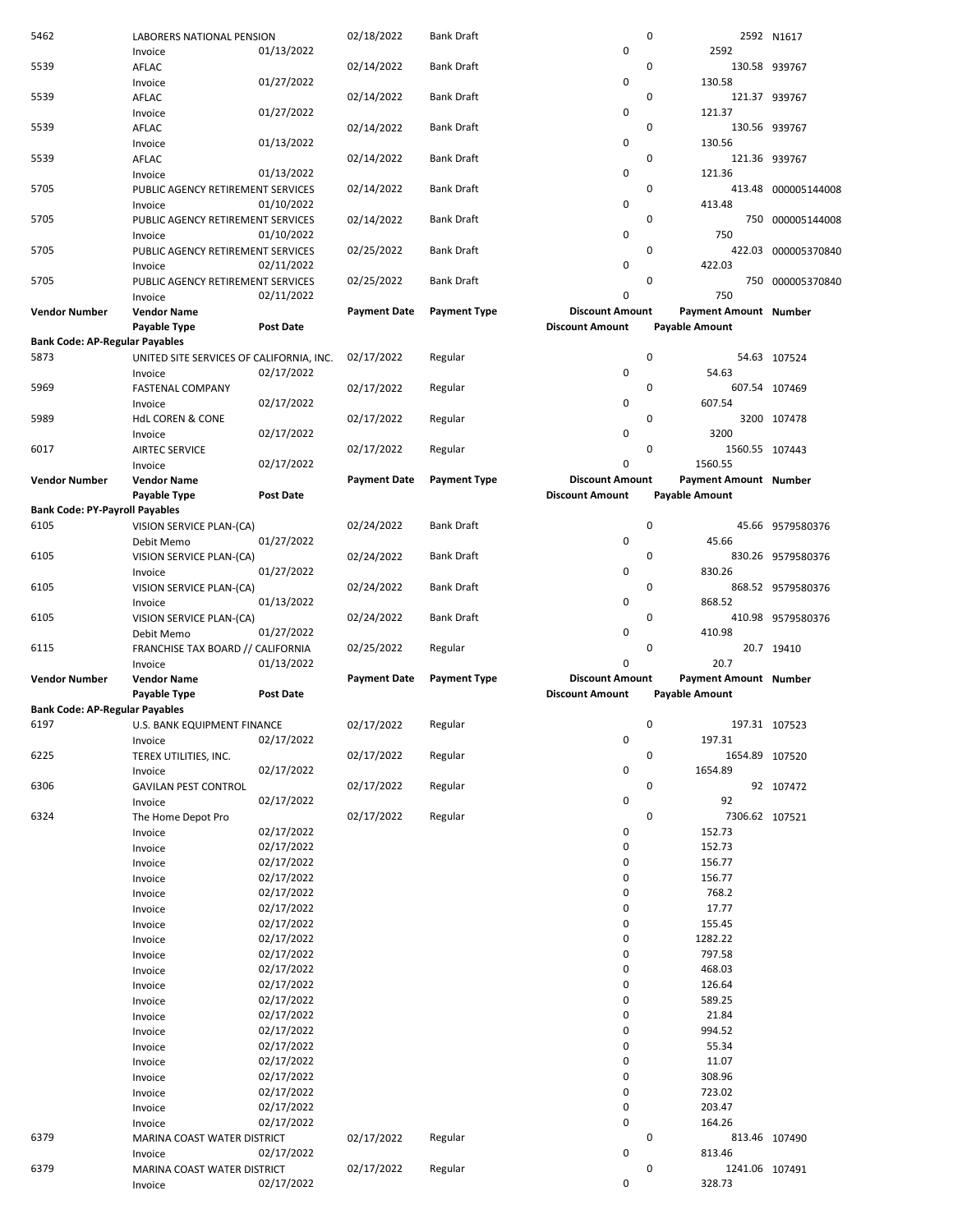| 7763<br>7918<br>8014<br>8091<br>Vendor Number | Invoice<br>Invoice<br>Invoice<br>Invoice<br>Invoice<br>Invoice<br>CALIFORNIA JOINT POWERS INSURANCE AUTI 02/17/2022<br>Invoice<br>PAXTON ASSOCIATES<br>Invoice<br><b>BADGER METER INC.</b><br>Invoice<br><b>Vendor Name</b> | 02/17/2022<br>02/17/2022<br>02/17/2022<br>02/17/2022<br>02/17/2022<br>02/17/2022<br>02/17/2022<br>02/17/2022<br>02/17/2022 | 02/17/2022<br>02/17/2022<br>02/17/2022<br><b>Payment Date</b> | Regular<br>Regular<br>Regular<br>Regular<br><b>Payment Type</b> | 0<br>0<br>0<br>0<br>$\pmb{0}$<br>$\pmb{0}$<br>$\pmb{0}$<br>$\pmb{0}$<br>$\mathbf 0$<br><b>Discount Amount</b> | 174.06<br>9.3<br>261.09<br>313.38<br>208.89<br>261.09<br>0<br>14511.18 107454<br>14511.18<br>$\mathbf 0$<br>6135<br>0<br>711.11<br>Payment Amount Number | 6135 107508<br>711.11 107449 |
|-----------------------------------------------|-----------------------------------------------------------------------------------------------------------------------------------------------------------------------------------------------------------------------------|----------------------------------------------------------------------------------------------------------------------------|---------------------------------------------------------------|-----------------------------------------------------------------|---------------------------------------------------------------------------------------------------------------|----------------------------------------------------------------------------------------------------------------------------------------------------------|------------------------------|
|                                               |                                                                                                                                                                                                                             |                                                                                                                            |                                                               |                                                                 |                                                                                                               |                                                                                                                                                          |                              |
|                                               |                                                                                                                                                                                                                             |                                                                                                                            |                                                               |                                                                 |                                                                                                               |                                                                                                                                                          |                              |
|                                               |                                                                                                                                                                                                                             |                                                                                                                            |                                                               |                                                                 |                                                                                                               |                                                                                                                                                          |                              |
|                                               |                                                                                                                                                                                                                             |                                                                                                                            |                                                               |                                                                 |                                                                                                               |                                                                                                                                                          |                              |
|                                               |                                                                                                                                                                                                                             |                                                                                                                            |                                                               |                                                                 |                                                                                                               |                                                                                                                                                          |                              |
|                                               |                                                                                                                                                                                                                             |                                                                                                                            |                                                               |                                                                 |                                                                                                               |                                                                                                                                                          |                              |
|                                               |                                                                                                                                                                                                                             |                                                                                                                            |                                                               |                                                                 |                                                                                                               |                                                                                                                                                          |                              |
|                                               |                                                                                                                                                                                                                             |                                                                                                                            |                                                               |                                                                 |                                                                                                               |                                                                                                                                                          |                              |
|                                               |                                                                                                                                                                                                                             |                                                                                                                            |                                                               |                                                                 |                                                                                                               |                                                                                                                                                          |                              |
|                                               |                                                                                                                                                                                                                             |                                                                                                                            |                                                               |                                                                 |                                                                                                               |                                                                                                                                                          |                              |
|                                               |                                                                                                                                                                                                                             |                                                                                                                            |                                                               |                                                                 |                                                                                                               |                                                                                                                                                          |                              |
|                                               |                                                                                                                                                                                                                             |                                                                                                                            |                                                               |                                                                 |                                                                                                               |                                                                                                                                                          |                              |
|                                               |                                                                                                                                                                                                                             |                                                                                                                            |                                                               |                                                                 |                                                                                                               |                                                                                                                                                          |                              |
|                                               | GREENWASTE RECOVERY, INC.                                                                                                                                                                                                   |                                                                                                                            |                                                               |                                                                 |                                                                                                               | $\mathbf 0$                                                                                                                                              | 1227.81 107476               |
|                                               | Invoice                                                                                                                                                                                                                     | 02/17/2022                                                                                                                 |                                                               |                                                                 | 0                                                                                                             | 125                                                                                                                                                      |                              |
| 7751                                          | FBINAA FBI ACADEMY                                                                                                                                                                                                          |                                                                                                                            | 02/17/2022                                                    | Regular                                                         |                                                                                                               | $\mathbf 0$                                                                                                                                              | 125 107470                   |
|                                               | Invoice                                                                                                                                                                                                                     | 02/17/2022                                                                                                                 |                                                               |                                                                 | $\pmb{0}$                                                                                                     | 84                                                                                                                                                       |                              |
| 7505                                          | MONTEREY BAY ANALYTICAL SVCS.                                                                                                                                                                                               |                                                                                                                            | 02/17/2022                                                    | Regular                                                         |                                                                                                               | 0                                                                                                                                                        | 84 107496                    |
| <b>Bank Code: AP-Regular Payables</b>         |                                                                                                                                                                                                                             |                                                                                                                            |                                                               |                                                                 |                                                                                                               |                                                                                                                                                          |                              |
|                                               | Payable Type                                                                                                                                                                                                                | <b>Post Date</b>                                                                                                           |                                                               |                                                                 | <b>Discount Amount</b>                                                                                        | Payable Amount                                                                                                                                           |                              |
| <b>Vendor Number</b>                          | <b>Vendor Name</b>                                                                                                                                                                                                          |                                                                                                                            | <b>Payment Date</b>                                           | <b>Payment Type</b>                                             | <b>Discount Amount</b>                                                                                        | Payment Amount Number                                                                                                                                    |                              |
|                                               | Invoice                                                                                                                                                                                                                     | 02/24/2022                                                                                                                 |                                                               |                                                                 | $\mathbf 0$                                                                                                   | 1018.5                                                                                                                                                   |                              |
|                                               | Invoice                                                                                                                                                                                                                     | 02/10/2022                                                                                                                 |                                                               |                                                                 | $\pmb{0}$                                                                                                     | 945.75                                                                                                                                                   |                              |
| 7370                                          | UPEC, LOCAL 792                                                                                                                                                                                                             |                                                                                                                            | 02/25/2022                                                    | Regular                                                         |                                                                                                               | 0<br>1964.25 19412                                                                                                                                       |                              |
| <b>Bank Code: PY-Payroll Payables</b>         |                                                                                                                                                                                                                             |                                                                                                                            |                                                               |                                                                 |                                                                                                               |                                                                                                                                                          |                              |
|                                               | Payable Type                                                                                                                                                                                                                | Post Date                                                                                                                  |                                                               |                                                                 | <b>Discount Amount</b>                                                                                        | <b>Payable Amount</b>                                                                                                                                    |                              |
| <b>Vendor Number</b>                          | <b>Vendor Name</b>                                                                                                                                                                                                          |                                                                                                                            | <b>Payment Date</b>                                           | <b>Payment Type</b>                                             | <b>Discount Amount</b>                                                                                        | Payment Amount Number                                                                                                                                    |                              |
|                                               | Invoice                                                                                                                                                                                                                     | 02/17/2022                                                                                                                 |                                                               |                                                                 |                                                                                                               | 10500                                                                                                                                                    |                              |
|                                               | Invoice                                                                                                                                                                                                                     | 02/17/2022                                                                                                                 |                                                               |                                                                 | $\mathbf 0$                                                                                                   |                                                                                                                                                          |                              |
|                                               | BEAR ELECTRICAL SOLUTIONS                                                                                                                                                                                                   |                                                                                                                            |                                                               |                                                                 | $\pmb{0}$                                                                                                     | 22500                                                                                                                                                    |                              |
| 7324                                          |                                                                                                                                                                                                                             |                                                                                                                            | 02/17/2022                                                    | Regular                                                         |                                                                                                               | $\Omega$                                                                                                                                                 | 33000 107450                 |
|                                               | Invoice                                                                                                                                                                                                                     | 02/17/2022                                                                                                                 |                                                               |                                                                 | $\mathbf 0$                                                                                                   | 2400                                                                                                                                                     |                              |
| 7170                                          | <b>DEAN PAXTON</b>                                                                                                                                                                                                          |                                                                                                                            | 02/17/2022                                                    | Regular                                                         |                                                                                                               | 0                                                                                                                                                        | 2400 107462                  |
| <b>Bank Code: AP-Regular Payables</b>         |                                                                                                                                                                                                                             |                                                                                                                            |                                                               |                                                                 |                                                                                                               |                                                                                                                                                          |                              |
|                                               | Payable Type                                                                                                                                                                                                                | <b>Post Date</b>                                                                                                           |                                                               |                                                                 | <b>Discount Amount</b>                                                                                        | <b>Payable Amount</b>                                                                                                                                    |                              |
| <b>Vendor Number</b>                          | <b>Vendor Name</b>                                                                                                                                                                                                          |                                                                                                                            | <b>Payment Date</b>                                           | <b>Payment Type</b>                                             | <b>Discount Amount</b>                                                                                        | Payment Amount Number                                                                                                                                    |                              |
|                                               | Invoice                                                                                                                                                                                                                     | 02/24/2022                                                                                                                 |                                                               |                                                                 | $\mathbf 0$                                                                                                   | 3233.56                                                                                                                                                  |                              |
| 7124                                          | U.S. BANK N.A. - PARS ARS 457 & SRP                                                                                                                                                                                         |                                                                                                                            | 02/25/2022                                                    | <b>Bank Draft</b>                                               |                                                                                                               | 0                                                                                                                                                        | 3233.56 000005370843         |
|                                               | Invoice                                                                                                                                                                                                                     | 02/10/2022                                                                                                                 |                                                               |                                                                 | $\mathbf 0$                                                                                                   | 3231.77                                                                                                                                                  |                              |
| 7124                                          | U.S. BANK N.A. - PARS ARS 457 & SRP                                                                                                                                                                                         |                                                                                                                            | 02/25/2022                                                    | <b>Bank Draft</b>                                               |                                                                                                               | 0                                                                                                                                                        | 3231.77 000005370843         |
|                                               | Invoice                                                                                                                                                                                                                     | 02/24/2022                                                                                                                 |                                                               |                                                                 | $\mathbf 0$                                                                                                   | 2515.97                                                                                                                                                  |                              |
| 7124                                          | U.S. BANK N.A. - PARS ARS 457 & SRP                                                                                                                                                                                         |                                                                                                                            | 02/25/2022                                                    | <b>Bank Draft</b>                                               |                                                                                                               | 0                                                                                                                                                        | 2515.97 000005370838         |
|                                               | Invoice                                                                                                                                                                                                                     | 02/10/2022                                                                                                                 |                                                               |                                                                 | $\pmb{0}$                                                                                                     | 2556.62                                                                                                                                                  |                              |
| 7124                                          | U.S. BANK N.A. - PARS ARS 457 & SRP                                                                                                                                                                                         |                                                                                                                            | 02/25/2022                                                    | <b>Bank Draft</b>                                               |                                                                                                               | 0                                                                                                                                                        | 2556.62 000005370838         |
|                                               | Credit Memo                                                                                                                                                                                                                 | 02/24/2022                                                                                                                 |                                                               |                                                                 | 0                                                                                                             | $-4020$                                                                                                                                                  |                              |
| 7124                                          | U.S. BANK N.A. - PARS ARS 457 & SRP                                                                                                                                                                                         |                                                                                                                            | 02/16/2022                                                    | <b>Bank Draft</b>                                               |                                                                                                               | 0                                                                                                                                                        | -4020 000005196227           |
|                                               | Credit Memo                                                                                                                                                                                                                 | 01/27/2022                                                                                                                 |                                                               |                                                                 | 0                                                                                                             | $-4020$                                                                                                                                                  |                              |
| 7124                                          | U.S. BANK N.A. - PARS ARS 457 & SRP                                                                                                                                                                                         |                                                                                                                            | 02/15/2022                                                    | <b>Bank Draft</b>                                               |                                                                                                               | $\mathbf 0$                                                                                                                                              | -4020 000005196226           |
|                                               | Invoice                                                                                                                                                                                                                     |                                                                                                                            |                                                               |                                                                 |                                                                                                               |                                                                                                                                                          |                              |
|                                               |                                                                                                                                                                                                                             | 01/27/2022                                                                                                                 |                                                               |                                                                 | 0                                                                                                             | 62.37                                                                                                                                                    |                              |
| 7124                                          | U.S. BANK N.A. - PARS ARS 457 & SRP                                                                                                                                                                                         |                                                                                                                            | 02/14/2022                                                    | <b>Bank Draft</b>                                               |                                                                                                               | 0                                                                                                                                                        | 62.37 000005090328           |
| <b>Bank Code: PY-Payroll Payables</b>         |                                                                                                                                                                                                                             |                                                                                                                            |                                                               |                                                                 |                                                                                                               |                                                                                                                                                          |                              |
|                                               | Payable Type                                                                                                                                                                                                                | <b>Post Date</b>                                                                                                           |                                                               |                                                                 | <b>Discount Amount</b>                                                                                        | Payable Amount                                                                                                                                           |                              |
| <b>Vendor Number</b>                          | <b>Vendor Name</b>                                                                                                                                                                                                          |                                                                                                                            | <b>Payment Date</b>                                           | <b>Payment Type</b>                                             | <b>Discount Amount</b>                                                                                        | Payment Amount Number                                                                                                                                    |                              |
|                                               | Invoice                                                                                                                                                                                                                     | 02/17/2022                                                                                                                 |                                                               |                                                                 | $\mathbf 0$                                                                                                   | 440                                                                                                                                                      |                              |
|                                               | Invoice                                                                                                                                                                                                                     | 02/17/2022                                                                                                                 |                                                               |                                                                 | $\pmb{0}$                                                                                                     | 440                                                                                                                                                      |                              |
| 7112                                          | <b>ART BLACK</b>                                                                                                                                                                                                            |                                                                                                                            | 02/17/2022                                                    | Regular                                                         |                                                                                                               | $\Omega$                                                                                                                                                 | 880 107446                   |
|                                               | Payable Type                                                                                                                                                                                                                | <b>Post Date</b>                                                                                                           |                                                               |                                                                 | <b>Discount Amount</b>                                                                                        | Payable Amount                                                                                                                                           |                              |
| <b>Vendor Number</b>                          | <b>Vendor Name</b>                                                                                                                                                                                                          |                                                                                                                            | <b>Payment Date</b>                                           | <b>Payment Type</b>                                             | <b>Discount Amount</b>                                                                                        | Payment Amount Number                                                                                                                                    |                              |
|                                               | Invoice                                                                                                                                                                                                                     | 02/17/2022                                                                                                                 |                                                               |                                                                 | $\mathbf 0$                                                                                                   | 4800                                                                                                                                                     |                              |
| 7105                                          | EMERGENCY VEHICLE SPECIALISTS, INC.                                                                                                                                                                                         |                                                                                                                            | 02/17/2022                                                    | Regular                                                         |                                                                                                               | 0                                                                                                                                                        | 4800 107465                  |
|                                               | Invoice                                                                                                                                                                                                                     | 02/17/2022                                                                                                                 |                                                               |                                                                 | 0                                                                                                             | 14430                                                                                                                                                    |                              |
| 7044                                          | CSG CONSULTANTS, INC.                                                                                                                                                                                                       |                                                                                                                            | 02/17/2022                                                    | Regular                                                         |                                                                                                               | 0                                                                                                                                                        | 14430 107460                 |
|                                               | Invoice                                                                                                                                                                                                                     | 02/17/2022                                                                                                                 |                                                               |                                                                 | $\mathbf 0$                                                                                                   | 3326                                                                                                                                                     |                              |
| 6936                                          | STATE WATER RESOURCES CONTROL BOARD                                                                                                                                                                                         |                                                                                                                            | 02/17/2022                                                    | Regular                                                         |                                                                                                               | $\mathbf 0$                                                                                                                                              | 3326 107518                  |
|                                               | Invoice                                                                                                                                                                                                                     | 02/17/2022                                                                                                                 |                                                               |                                                                 | $\pmb{0}$                                                                                                     | 187                                                                                                                                                      |                              |
| 6835                                          | LANGUAGE TESTING INTERNATIONAL                                                                                                                                                                                              |                                                                                                                            | 02/17/2022                                                    | Regular                                                         |                                                                                                               | 0                                                                                                                                                        | 187 107486                   |
|                                               | Invoice                                                                                                                                                                                                                     | 02/17/2022                                                                                                                 |                                                               |                                                                 | 0                                                                                                             | 500.35                                                                                                                                                   |                              |
| 6818                                          | DE LAGE LANDEN                                                                                                                                                                                                              |                                                                                                                            | 02/17/2022                                                    | Regular                                                         |                                                                                                               | $\mathbf 0$                                                                                                                                              | 500.35 107461                |
|                                               | Invoice                                                                                                                                                                                                                     | 02/17/2022                                                                                                                 |                                                               |                                                                 | $\mathbf 0$                                                                                                   | 76.02                                                                                                                                                    |                              |
|                                               | Invoice                                                                                                                                                                                                                     | 02/17/2022                                                                                                                 |                                                               |                                                                 | 0                                                                                                             | 1036.8                                                                                                                                                   |                              |
| 6671                                          | <b>VERIZON WIRELESS</b>                                                                                                                                                                                                     |                                                                                                                            | 02/17/2022                                                    | Regular                                                         |                                                                                                               | 0<br>1112.82 107526                                                                                                                                      |                              |
|                                               | Invoice                                                                                                                                                                                                                     | 02/17/2022                                                                                                                 |                                                               |                                                                 | 0                                                                                                             | 5850                                                                                                                                                     |                              |
| 6477                                          | ROBERT S. JAQUES                                                                                                                                                                                                            |                                                                                                                            | 02/17/2022                                                    | Regular                                                         |                                                                                                               | $\mathbf 0$                                                                                                                                              | 5850 107511                  |
|                                               | Invoice                                                                                                                                                                                                                     | 02/17/2022                                                                                                                 |                                                               |                                                                 | $\mathbf 0$                                                                                                   | 181.28                                                                                                                                                   |                              |
|                                               | Invoice                                                                                                                                                                                                                     | 02/17/2022                                                                                                                 |                                                               |                                                                 | 0                                                                                                             | 512.77                                                                                                                                                   |                              |
|                                               | Invoice                                                                                                                                                                                                                     | 02/17/2022                                                                                                                 |                                                               |                                                                 | 0                                                                                                             | 218.28                                                                                                                                                   |                              |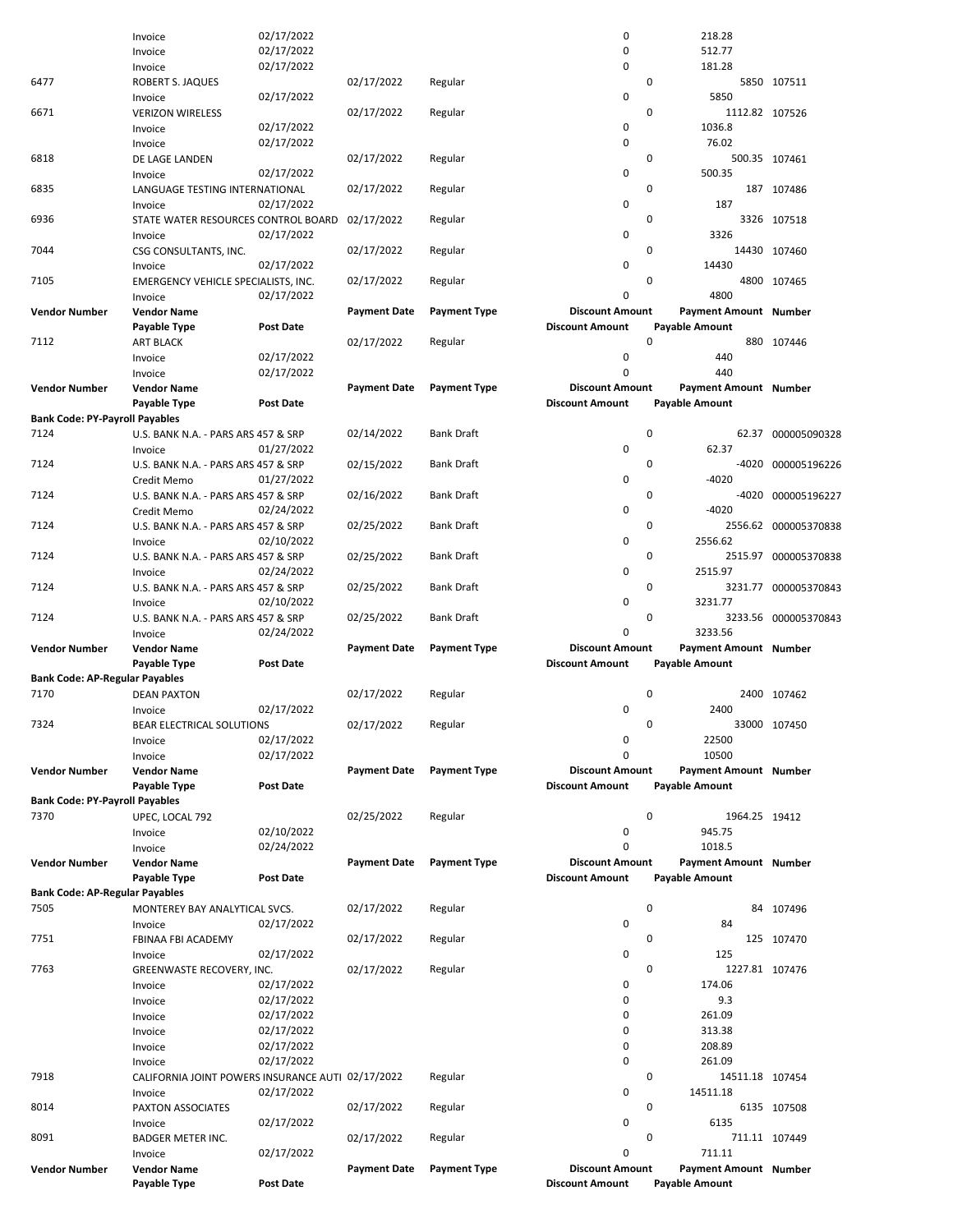| <b>Bank Code: PY-Payroll Payables</b> |                                                               |                          |                     |                     |                            |                              |                     |
|---------------------------------------|---------------------------------------------------------------|--------------------------|---------------------|---------------------|----------------------------|------------------------------|---------------------|
| 8308                                  | AMERICAN FIDELITY ADMINISTRATIVE SERVIC 02/25/2022<br>Invoice | 02/15/2022               |                     | <b>Bank Draft</b>   | $\mathbf 0$                | 0<br>213.35                  | 213.35 000005370839 |
| <b>Vendor Number</b>                  | <b>Vendor Name</b>                                            |                          | <b>Payment Date</b> | <b>Payment Type</b> | <b>Discount Amount</b>     | Payment Amount Number        |                     |
|                                       | Payable Type                                                  | Post Date                |                     |                     | <b>Discount Amount</b>     | Payable Amount               |                     |
| <b>Bank Code: AP-Regular Payables</b> |                                                               |                          |                     |                     |                            |                              |                     |
| 8332                                  | <b>IVY SIMPSON</b>                                            |                          | 02/17/2022          | Regular             | $\mathbf 0$                | 0<br>223                     | 223 107481          |
| 8426                                  | Invoice<br>CliftonLarsonAllen LLP                             | 02/17/2022               | 02/17/2022          | Regular             |                            | 0                            | 3150 107458         |
|                                       | Invoice                                                       | 02/17/2022               |                     |                     | $\mathbf 0$                | 3150                         |                     |
| 8474                                  | CALIFORNIA PREMIER RESTORATION                                |                          | 02/17/2022          | Regular             |                            | 0                            | 2500 107455         |
|                                       | Invoice                                                       | 02/17/2022               |                     |                     | $\mathbf 0$                | 2500                         |                     |
| 8474                                  | CALIFORNIA PREMIER RESTORATION                                |                          | 02/17/2022          | Regular             |                            | 0                            | -2500 107455        |
| 8493                                  | CORODATA RECORDS MGMT., INC.                                  |                          | 02/17/2022          | Regular             |                            | 0                            | 425.27 107459       |
|                                       | Invoice                                                       | 02/17/2022               |                     |                     | $\mathbf 0$                | 425.27                       |                     |
| 8557                                  | <b>CLAUDIA WHITE</b><br>Invoice                               | 02/17/2022               | 02/17/2022          | Regular             | $\mathbf 0$                | 0<br>25                      | 25 107457           |
| 8690                                  | CALIFORNIA CHAMBER OF COMMERCE                                |                          | 02/17/2022          | Regular             |                            | 0<br>1103.79 107453          |                     |
|                                       | Invoice                                                       | 02/17/2022               |                     |                     | $\mathbf 0$                | 1103.79                      |                     |
| 8721                                  | CALIFORNIA ASSOCIATION OF                                     |                          | 02/17/2022          | Regular             |                            | 0                            | 2500 107452         |
|                                       | Invoice                                                       | 02/17/2022               |                     |                     | $\mathbf 0$                | 2500                         |                     |
| 8791                                  | <b>MONTEREY ONE WATER</b>                                     |                          | 02/17/2022          | Regular             |                            | 0<br>71934.75 107501         |                     |
|                                       | Invoice                                                       | 02/17/2022               |                     |                     | $\mathbf 0$                | 71934.75                     |                     |
| 8791                                  | <b>MONTEREY ONE WATER</b><br>Invoice                          | 02/17/2022               | 02/17/2022          | Regular             | 0                          | 0<br>3918.64 107502<br>65.82 |                     |
|                                       | Invoice                                                       | 02/17/2022               |                     |                     | $\mathbf 0$                | 24.2                         |                     |
|                                       | Invoice                                                       | 02/17/2022               |                     |                     | $\mathbf 0$                | 24.2                         |                     |
|                                       | Invoice                                                       | 02/17/2022               |                     |                     | $\mathbf 0$                | 97.04                        |                     |
|                                       | Invoice                                                       | 02/17/2022               |                     |                     | $\mathbf 0$                | 97.04                        |                     |
|                                       | Invoice                                                       | 02/17/2022               |                     |                     | $\mathbf 0$                | 65.82                        |                     |
|                                       | Invoice                                                       | 02/17/2022               |                     |                     | $\mathbf 0$                | 329.1                        |                     |
|                                       | Invoice                                                       | 02/17/2022               |                     |                     | $\mathbf 0$                | 97.04                        |                     |
|                                       | Invoice                                                       | 02/17/2022               |                     |                     | $\mathbf 0$                | 885.09                       |                     |
|                                       | Invoice                                                       | 02/17/2022               |                     |                     | 0                          | 97.04                        |                     |
|                                       | Invoice                                                       | 02/17/2022               |                     |                     | $\mathbf 0$                | 1301.97                      |                     |
|                                       | Invoice                                                       | 02/17/2022               |                     |                     | $\mathbf 0$                | 197.46                       |                     |
|                                       | Invoice                                                       | 02/17/2022               |                     |                     | $\mathbf 0$                | 265.02                       |                     |
|                                       | Invoice                                                       | 02/17/2022<br>02/17/2022 |                     |                     | $\mathbf 0$<br>$\pmb{0}$   | 40.3<br>93.5                 |                     |
|                                       | Invoice<br>Invoice                                            | 02/17/2022               |                     |                     | $\mathbf 0$                | 238                          |                     |
| 8808                                  | NICHOLS CONSULTING ENGINEERS, CHTD                            |                          | 02/15/2022          | Regular             |                            | 0                            | $-1$ 107644         |
| 8808                                  | NICHOLS CONSULTING ENGINEERS, CHTD                            |                          | 02/15/2022          | Regular             |                            | 0                            | 1 107644            |
|                                       | Invoice                                                       | 02/15/2022               |                     |                     | $\mathbf 0$                | 1                            |                     |
| 8979                                  | ERROL L. MONTGOMERY & ASSOCIATES, INC. 02/17/2022             |                          |                     | Regular             |                            | 0                            | 4265 107468         |
|                                       | Invoice                                                       | 02/17/2022               |                     |                     | $\mathbf 0$                | 4265                         |                     |
| 8980                                  | ATHENA OCCMED                                                 |                          | 02/17/2022          | Regular             |                            | $\Omega$                     | 1600 107448         |
|                                       | Invoice                                                       | 02/17/2022               |                     |                     | 0                          | 400                          |                     |
|                                       | Invoice                                                       | 02/17/2022               |                     |                     | $\mathbf 0$<br>$\mathbf 0$ | 800<br>400                   |                     |
| 9051                                  | Invoice<br>A & B FIRE PROTECTION AND SAFETY INC.              | 02/17/2022               | 02/17/2022          | Regular             |                            | 0                            | 616.33 107441       |
|                                       | Invoice                                                       | 02/17/2022               |                     |                     | $\mathbf 0$                | 266.46                       |                     |
|                                       | Invoice                                                       | 02/17/2022               |                     |                     | $\mathbf 0$                | 349.87                       |                     |
| 9084                                  | BUCHER MUNICIPAL NORTH AMERICA INC.                           |                          | 02/17/2022          | Regular             |                            | 0                            | 323.12 107451       |
|                                       | Invoice                                                       | 02/17/2022               |                     |                     | $\mathbf 0$                | 323.12                       |                     |
| <b>Vendor Number</b>                  | <b>Vendor Name</b>                                            |                          | <b>Payment Date</b> | <b>Payment Type</b> | <b>Discount Amount</b>     | Payment Amount Number        |                     |
| 9247                                  | Payable Type<br>VERIZON CONNECT NWF INC.                      | <b>Post Date</b>         |                     | Regular             | <b>Discount Amount</b>     | <b>Payable Amount</b><br>0   | 1924 107525         |
|                                       | Invoice                                                       | 02/17/2022               | 02/17/2022          |                     | $\mathbf 0$                | 1924                         |                     |
| 9356                                  | BRIGHT FUTURE SOLAR ENERGY INC.                               |                          | 02/15/2022          | Regular             |                            | 0                            | 0.01 107638         |
|                                       | Invoice                                                       | 02/15/2022               |                     |                     | $\mathbf 0$                | 0.01                         |                     |
| 9356                                  | BRIGHT FUTURE SOLAR ENERGY INC.                               |                          | 02/15/2022          | Regular             |                            | 0                            | $-0.01$ 107638      |
| 9516                                  | HUNTINGTON PUBLIC CAPITAL CORP.                               |                          | 02/17/2022          | Regular             |                            | 0<br>38000.63 107480         |                     |
|                                       | Invoice                                                       | 02/17/2022               |                     |                     | $\mathbf 0$                | 21816.51                     |                     |
|                                       | Invoice                                                       | 02/17/2022               |                     |                     | $\mathbf 0$                | 5507.04                      |                     |
|                                       | Invoice                                                       | 02/17/2022               |                     |                     | $\mathbf 0$                | 10677.08                     |                     |
| 9527                                  | MONTEREY BAY MILITARY HOUSING LLC                             |                          | 02/17/2022          | Regular             |                            | 0                            | 13200 107497        |
| 9592                                  | Invoice<br>SEASIDE HOUSING LP                                 | 02/17/2022               | 02/17/2022          | Regular             | $\mathbf 0$                | 13200<br>0                   | 1774 107515         |
|                                       | Invoice                                                       | 02/17/2022               |                     |                     | $\mathbf 0$                | 1774                         |                     |
| 9638                                  | KAISER PREMIER LLC                                            |                          | 02/17/2022          | Regular             |                            | 0                            | 11150 107484        |
|                                       | Invoice                                                       | 02/17/2022               |                     |                     | $\mathbf 0$                | 11150                        |                     |
| 9652                                  | DEPARTMENT OF TOXIC SUBSTANCES CONTR 02/15/2022               |                          |                     | Regular             |                            | 0                            | 0.01 107641         |
|                                       | Invoice                                                       | 02/15/2022               |                     |                     | $\mathbf 0$                | 0.01                         |                     |
| 9652                                  | DEPARTMENT OF TOXIC SUBSTANCES CONTR 02/15/2022               |                          |                     | Regular             |                            | 0                            | $-0.01$ 107641      |
| 9675                                  | SEAVIEW AFFORDABLE COMMUNITIES, L.P.                          |                          | 02/17/2022          | Regular             |                            | 0                            | 10494 107516        |
|                                       | Invoice                                                       | 02/17/2022               |                     |                     | $\mathbf 0$                | 10494                        |                     |